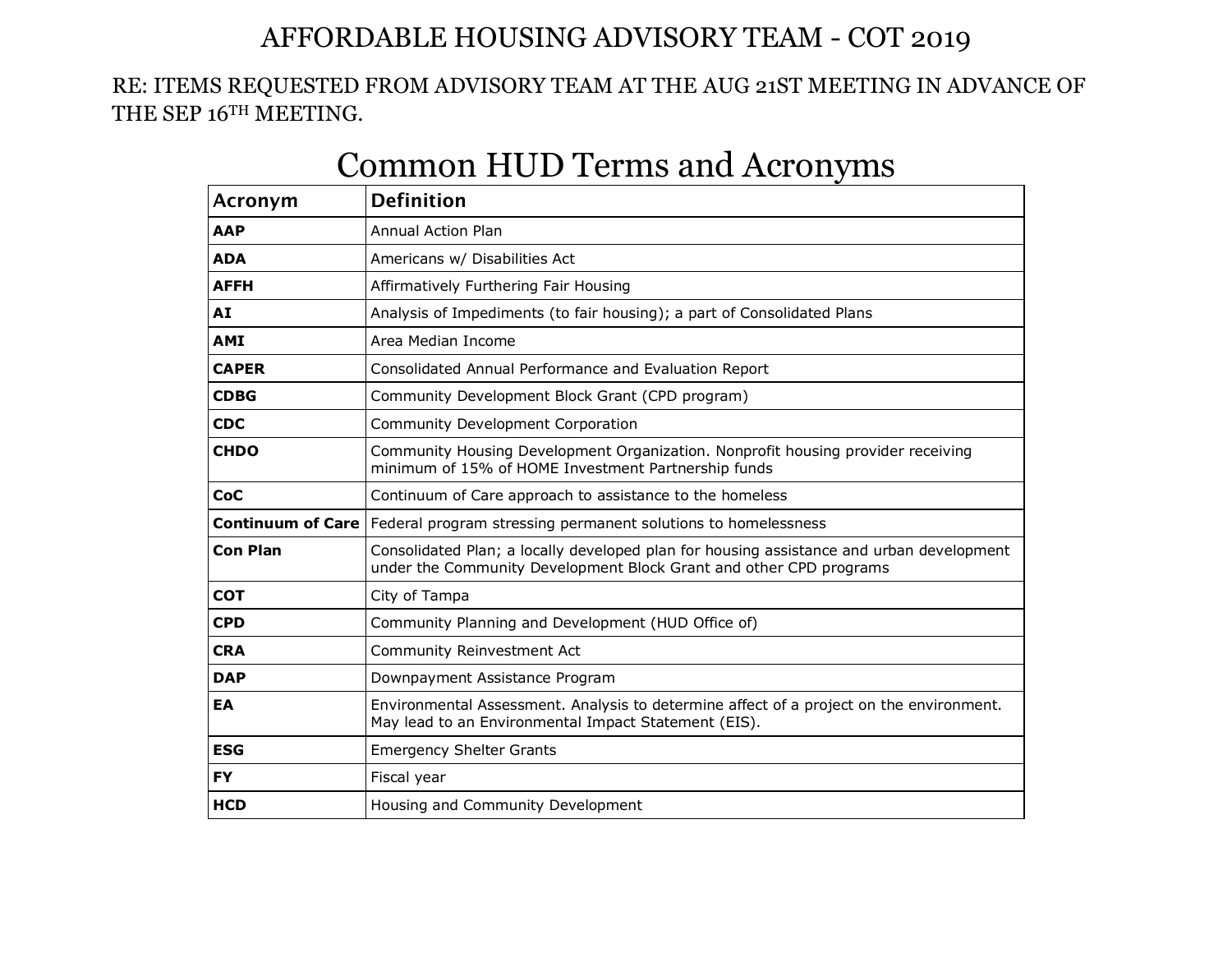| <b>HOME</b>      | Home Investment Partnerships                                                                                                           |
|------------------|----------------------------------------------------------------------------------------------------------------------------------------|
| <b>HOPWA</b>     | Housing Opportunities for Persons with AIDS                                                                                            |
| <b>HQS</b>       | <b>Housing Quality Standards</b>                                                                                                       |
| <b>HUD</b>       | U.S. Department of Housing and Urban Development                                                                                       |
| <b>HUD-VASH</b>  | HUD-Veterans Affairs Supportive Housing program                                                                                        |
| <b>LIHTC</b>     | Low Income Housing Tax Credit                                                                                                          |
| <b>NSP</b>       | Neighborhood Stabilization Program                                                                                                     |
| <b>PHA</b>       | <b>Public Housing Authority</b>                                                                                                        |
| <b>PJs</b>       | Participating Jurisdictions (in HOME program)                                                                                          |
| <b>PY</b>        | Program Year                                                                                                                           |
| <b>REO</b>       | real estate owned                                                                                                                      |
| <b>RFP</b>       | Request for Proposals. Used to solicit proposals for contracts under the negotiated<br>procurement method.                             |
| <b>RFQ</b>       | Request for Quotations. Used to solicit price quotes under the simplified acquisition<br>procurement method.                           |
| <b>Section 3</b> | Obligates access to jobs and contracting opportunities created by federal funding for PHA<br>Residents and/or low-income area resident |
| <b>Section 8</b> | Housing Assistance Payment Program (Housing and Community Development Act of 1974)                                                     |
| <b>SHIP</b>      | State Housing Initiative Program                                                                                                       |
| TA               | <b>Technical Assistance</b>                                                                                                            |
| TBRA             | Tenant Based Rental Assistance                                                                                                         |
| THA              | Housing Authority of the City of Tampa                                                                                                 |
| THHI             | Tampa Hillsborough Homeless Initiative                                                                                                 |
| <b>UPCS</b>      | Uniform Physical Condition Standards                                                                                                   |
| <b>USDA</b>      | U.S. Department of Agriculture                                                                                                         |
| UW               | United Way                                                                                                                             |
| VA               | Veterans Affairs (U.S. Department of)                                                                                                  |
| VASH             | HUD-Veterans Affairs Supportive Housing Program                                                                                        |
| W/MBE            | Women and Minority Business Enterprise                                                                                                 |
|                  |                                                                                                                                        |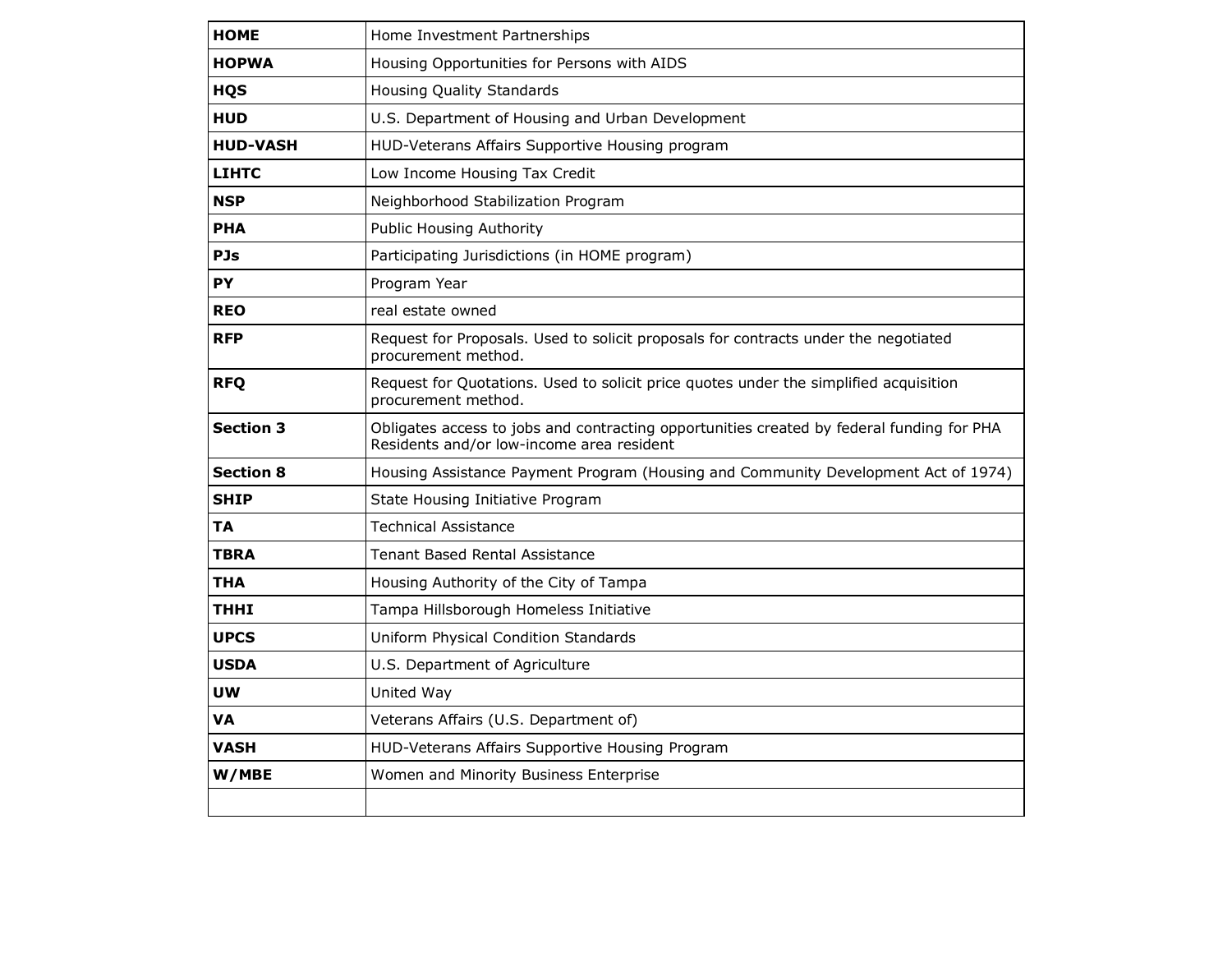## AFFORDABLE HOUSING

Who Needs Affordable Housing?

Families who pay more than 30 percent of their income for housing are considered cost burdened and may have difficulty affording necessities such as food, clothing, transportation and medical care. An estimated 12 million renter and homeowner households now pay more than 50 percent of their annual incomes for housing. A family with one full-time worker earning the minimum wage cannot afford the local fair-market rent for a two-bedroom apartment anywhere in the United States.

Via:

**[https://www.hud.gov/program\\_offices/comm\\_planning/affordablehousing/](https://www.hud.gov/program_offices/comm_planning/affordablehousing/)**

| <b>FEDERAL HUD AND STATE INCOME LIMITS 2019</b> |          |           |           |           |           |           |           |           |  |  |
|-------------------------------------------------|----------|-----------|-----------|-----------|-----------|-----------|-----------|-----------|--|--|
| HOUSEHOLD SIZE $=$                              | 1 Person | 2 Persons | 3 Persons | 4 Persons | 5 Persons | 6 Persons | 7 Persons | 8 Persons |  |  |
| <b>ABOVE MODERATE (140%)</b>                    | 65,660   | 75,040    | 84,420    | 93,660    | 101,220   | 108,780   | 116,200   | 123,760   |  |  |
| MODERATE INCOME (120%)                          | 56,280   | 64,320    | 72,360    | 80,280    | 86,760    | 93,240    | 99,600    | 106,080   |  |  |
| LOW INCOME (80%)                                | 37,450   | 42,800    | 48,150    | 53,500    | 57,800    | 62,100    | 66,350    | 70,650    |  |  |
| <b>VERY LOW (50%)</b>                           | 23,450   | 26,800    | 30,150    | 33,450    | 36,150    | 38,850    | 41,500    | 44,200    |  |  |
| EXTREMELY LOW (30%)                             | 14,050   | 16,910    | 21,330    | 25,750    | 30,170    | 34,590    | 39,010    | 43,430    |  |  |